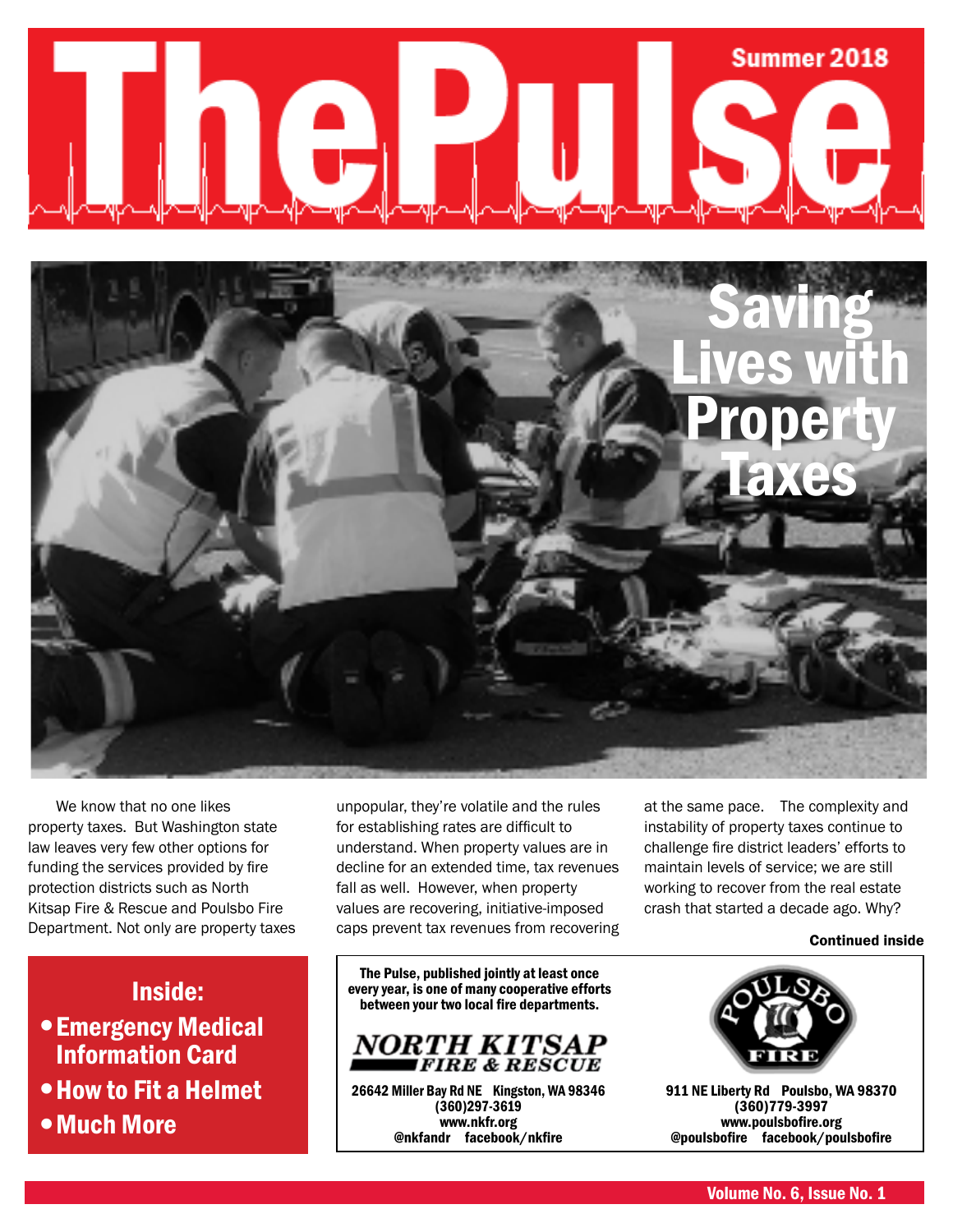### Continued from front Property Taxes

Poulsbo Fire Department and North Kitsap Fire & Rescue receive no on-going funding from federal, state or county governments. While other governments like those of cities and counties have access to other forms of taxation such as the sales tax, fire protection districts do not. As independent agencies governed by locally-elected fire commissioners, the majority of the districts' funding comes from local property taxes. User fees for ambulance transports and contracts-forservice are examples of the very limited range of non-tax revenue sources.



### Fire districts depend on the property tax for 80 - 85% of their operating revenues.

Under state law, fire districts are authorized to collect property taxes of up to \$1.50 per \$1,000 of assessed valuation. With voter approval, agencies can levy up to \$0.50 more to provide emergency medical response. The community has enthusiastically supported emergency medical services (EMS) levies since they were first introduced in the mid-1980s. Due to voter-approved initiatives, the total amount collected from the fire and EMS levies cannot exceed 101% of the highest amount collected previously on existing properties except under certain narrow circumstances. These caps are applied to each levy's total collection but each property owner experiences different increases or decreases due to variations in individual properties' assessed valuations and other factors.

During normal economic conditions, the total assessed valuation of properties in the fire districts rises annually. Levy rates



### There are no brakes on revenue losses when property values fall but, when property values recover, caps keep revenue from recovering at the same rate.

are adjusted downward to keep a district's total collections on existing properties within the 101% limitation. In the first year that a property comes onto the tax rolls, it is referred to as "new construction." The revenue from new construction isn't subject to the 101% limitation, and is calculated separately at the previous year's levy rate(s).

But during the real estate downturn that started in 2008, property values plummeted along with the amount of new construction. As the districts' assessed valuations fell and expenses continued to increase, levy rates were raised to provide 101% of the previous year's total levy necessary to help meet rising costs. When the levy rates reached their respective statutory limits

### When real estate values plummeted, so did fire district revenues; between 2009 - 2014, the districts collected \$6.1 million less in taxes than in a normal economy.

Fire Districts' Combined Property Tax Revenues, 2009 - 2017



- **Actual tax revenues**
- **Temporary additional tax revenues, voter-approved but** expiring in 2019 and 2020

and property values continued to drop, districts took in less in tax revenue, too. Between 2009 and 2014, North Kitsap Fire & Rescue and Poulsbo Fire Department received a combined \$6.1 million less in tax revenues than they would have received in a normal economy. Most property owners saw flat or declining fire tax bills. At the same time, expenses were increasing. To continue providing the same levels of service under these circumstances, the districts implemented broad austerity measures that included wage freezes, deferred apparatus replacement, aggressive pursuit of federal grants, use of reserve accounts and deferral of many of the capital investments necessary to protect the public's facilities.

We don't like asking for taxes but, to continue current levels of service, it's what we've had to do. In 2014, the districts received the approval of voters for additional temporary funding to help with the recovery. As the graph to the left shows, these funds didn't restore what was lost and many of the deferred needs remain unresolved. In 2019 and 2020, the temporary funds will end and the districts are preparing new proposals for voters' consideration in the fall of 2018.

If you have questions, please ask; we have much more information than there's room to share here.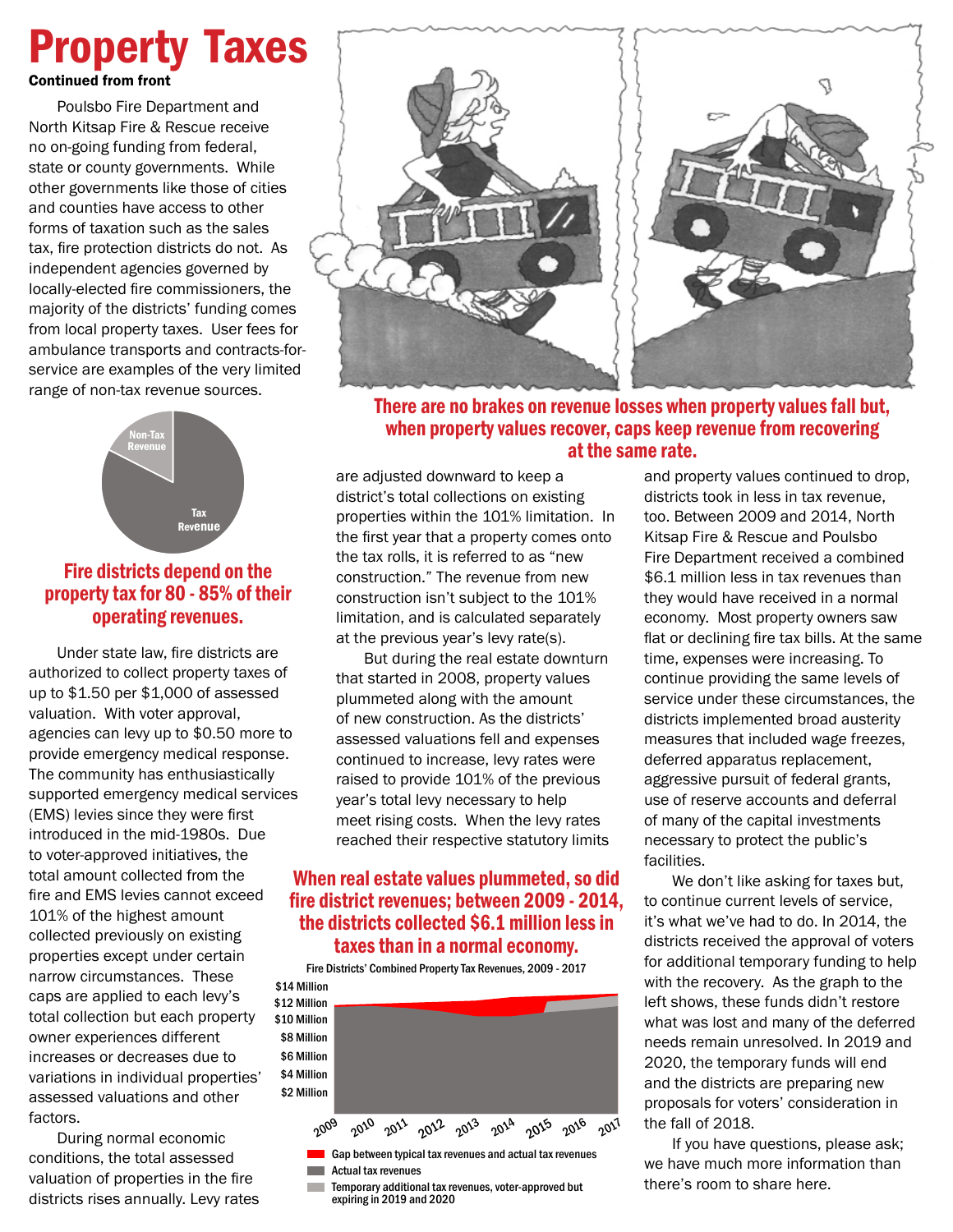# How to Fit a Bike Helmet

Bike helmets can reduce the chance of brain injury by more than 80% -- but



only when properly fit and worn. Here are some tips to help ensure that the helmets

protecting you and your family have the best chance of doing their job:

1. Place helmet on the head, level and with no more than two fingers width between the bottom edge of the helmet and the eyebrow.

2. Check that the helmet is in contact with the head. If not, tighten the

retention ring or add thicker pads.

3. Adjust the slides for the helmet straps on both sides,



forming a "V" just below and slightly in front of the wearer's ears.

4. Buckle the helmet below the chin. Tighten the straps until only two fingers can fit between it



underside of the wearer's chin.

and the

5. Check the fit. When the

wearer opens the mouth, the helmet should dip slightly. If it doesn't, the chin strap is too loose.

Need help fitting, fine-tuning or replacing a

helmet? Contact your fire department at (360) 779-3997 or (360)297-3619 for an appointment!



Outdoor Burn Ban Information (360)297-4888

# Signs and Symptoms of Heart Attack and Stroke

According to the American Heart Association, heart and blood vessel disease are our nation's number one killer.

Some heart attacks are sudden and intense, while some start slowly. Here are some of the signs that can mean a heart attack is underway:

Chest discomfort -- Pressure, squeezing, fullness, or pain in the center of chest that lasts more than a few minutes, or comes and goes.

**Discomfort in other areas of the upper body --** Pain or discomfort in one or both arms, the back, the neck, the jaw or the stomach.

#### Shortness of breath

Other signs -- Cold sweats, nausea or lightheadedness.



Learn the signs and symptoms of stroke, and get help even if the symptoms go away:

Face drooping - One side of the face droops or is numb. The person's smile is uneven.

See the **Emergency Medical** Information Card on reverse

Arm weakness -- One arm is

weak or numb. When the person raises both arms, one drifts downward.

Speech difficulty -- Speech may be slurred. The person may be unable to speak or hard to understand. Ask the person to repeat a simple sentence, and see if it's repeated correctly.

**Other signs --** Sudden numbness or weakness of the leg; sudden trouble seeing in one or both eyes; sudden trouble walking, dizziness, loss of balance or coordination; sudden severe headache with no known cause.

### If you suspect heart attack or stroke, call 911 immediately